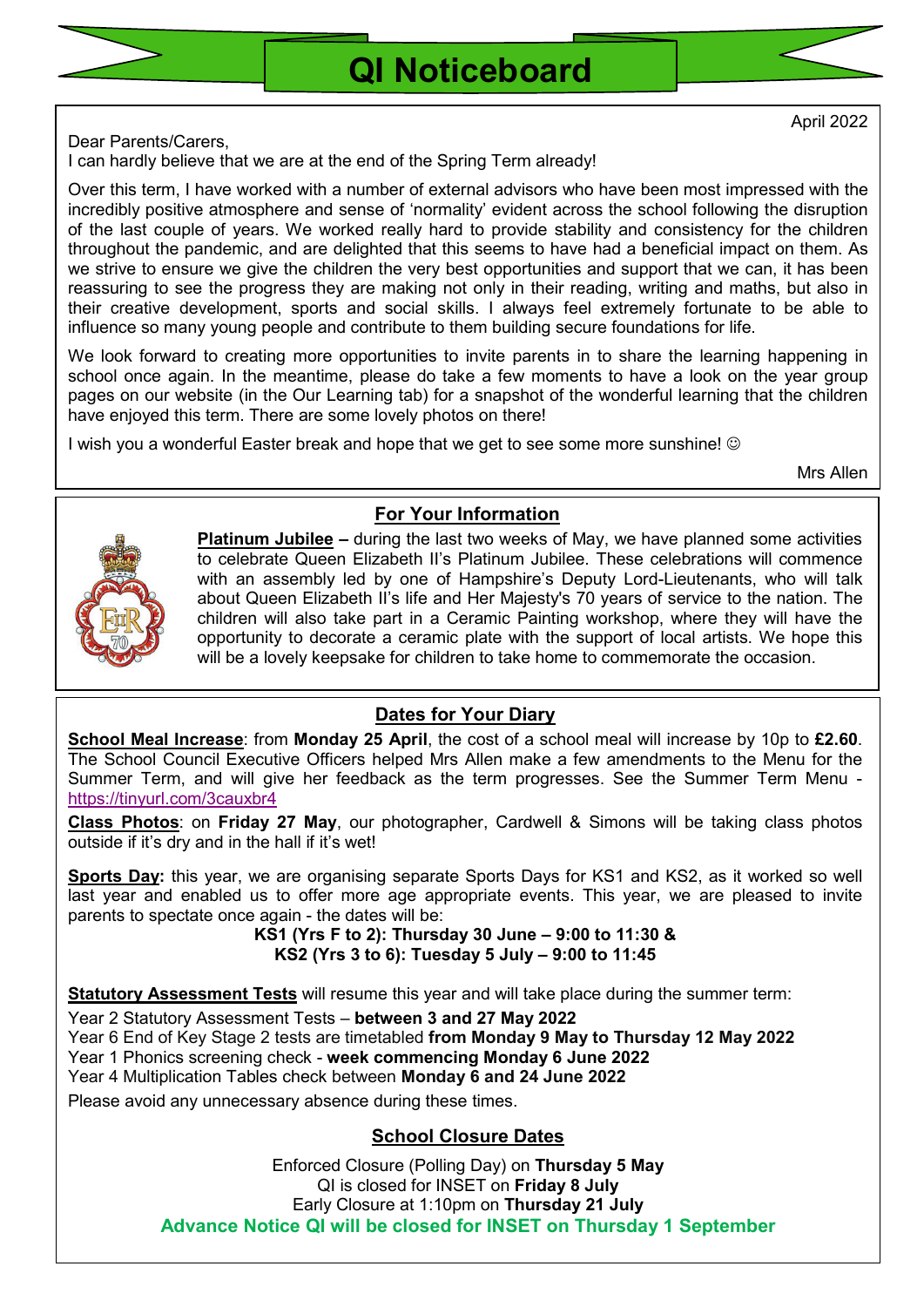### **Governors**



As the school's financial year 2021-22 comes to an end, you may be interested to know how some of the school's money has been spent to enhance the Quality of Education for your child. As always, the largest part of the budget is used to pay staff but in addition to this, £75,000 was used to provide additional teachers to help children catch up where they had gaps in their learning and to ensure that there was minimal disruption to classes in the event that members of staff were absent with COVID.

Around £10,000 was spent on buying new books for the Library and class Book Areas to enhance the children's reading for pleasure. Approximately £35,000 was used to buy learning resources as well as stationery and equipment for use in the classroom. £15,500 was spent on IT hardware to increase the number of computers in school for children and staff to access and an upgrade to a new SMARTboard in our ICT Suite.

Approximately, £56,000 paid for site improvements to repair pathways, erect fencing, repairs to the roof and provide heating and lighting to the outside classroom. An additional £20,000 was used to buy new green chairs and other furniture throughout the school. The school also spent nearly £20,000 for private Speech & Language Therapy and Educational Psychology to further support children with specific needs. We are delighted to be able to organise school trips once again and use part of the school's budget to subsidise these to reduce or remove costs to parents at this time.

During the summer break, we have a £60,000 project planned to have all the children's toilet refurbished. We pride ourselves on maintaining a high quality environment with plentiful resources for the children and staff to use.



### COVID

From 1 April 2022, the Government's COVID restrictions ended. We have updated the Coronavirus Information page on our website to align with the new Government advice https://www.queensinclosure.hants.sch.uk/page/?title=Coronavirus+Information&pid=75

Our One-way route around the school, which was introduced as a COVID safety measure, is remaining as a permanent feature on the site as it helps the flow of pedestrian traffic and has reduced the risk of accidents from people moving in all directions. Many parents have expressed their preference with this system and stated that it actually makes the start and end of the day easier. Whilst we appreciate that some shorter routes may be desirable to drop and collect your child, we respectfully ask that you keep to the One-way system for the benefit of everyone. Thank you to you all for your co-operation with this.

# Our School Council

During this half term, we raised money for Comic Relief. There was a lovely atmosphere in school on Friday 18<sup>th</sup> March when the children came to school dressed in 'something that would make us smile.' Ms Burberry said: "A Christmas jumper in March certainly made me smile!" The children's outfits were fabulous and there was a lot of joy all day.



Some of the children in Year 5 and Year 6 also gave up their own time to make crafted items to sell to raise further funds. This was our first craft sale for charity and children in Year 5 and Year 6 were our first buyers.

If you haven't heard, we raised a massive £608.50 for Comic Relief – one of our highest totals to date! Thank you so much to everyone that donated or bought from the craft sale  $\circledcirc$ 

Next half term, the School Council will be looking at the markings on the playground and helping Planet Education review our sports programme. The School Council 'Executive Officers' will also continue to help Mrs Allen make improvements to the lunch menus and lunchtimes.